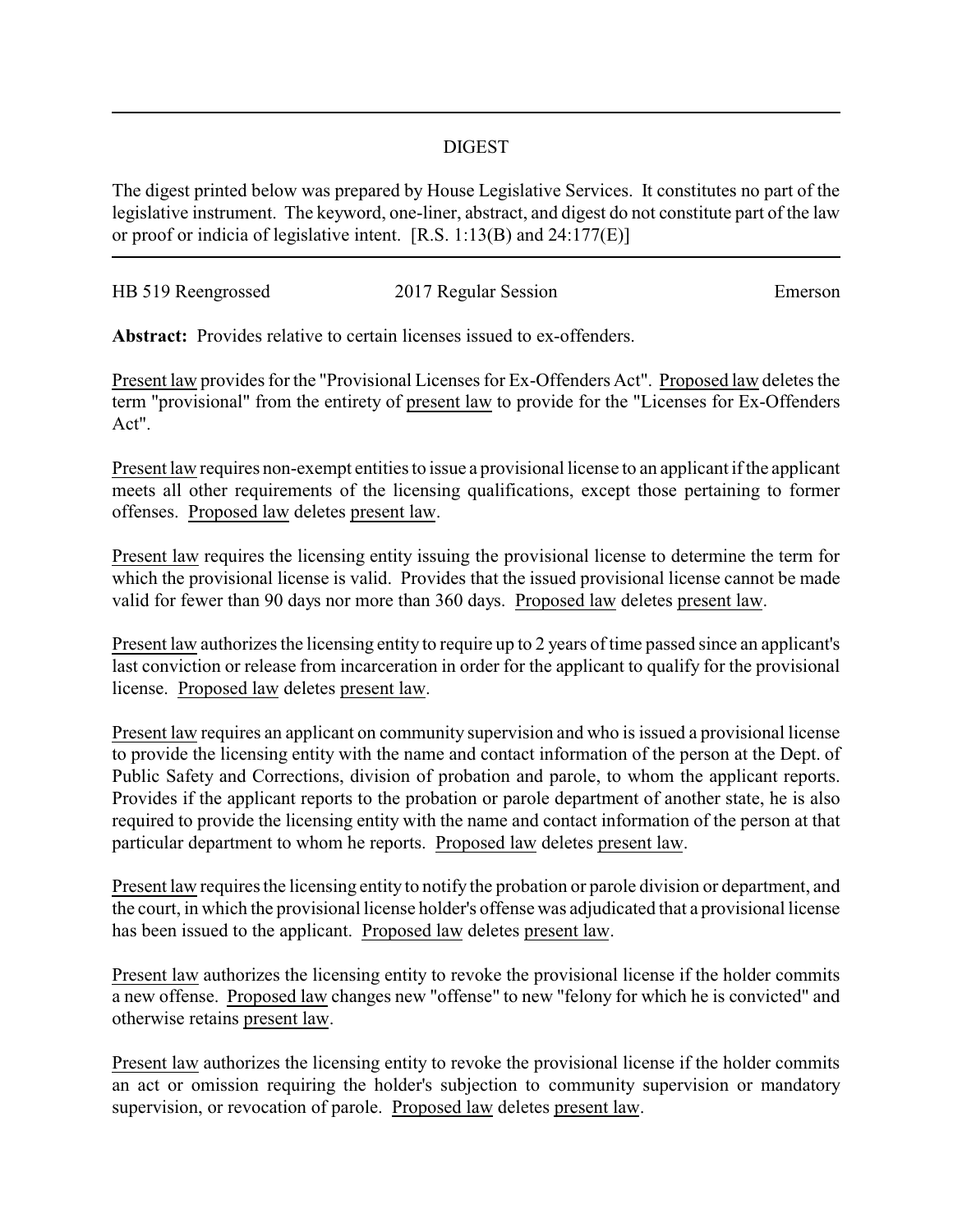Present law requires a probation or parole department or division to notify the licensing entity if the community supervision of the holder of a provisional license is revoked. Proposed law deletes present law.

Present law requires a licensing entity to issue the regular license for which the provisional license was issued on the expiration of the provisional license term, if the holder of the provisional license does not commit acts described in present law (R.S. 37:34(A)). Proposed law deletes present law.

Present law provides that a licensing entity is not required to issue a provisional license to any person convicted of any of the following:

- (1) Any grade of homicide enumerated in R.S. 14:29.
- (2) A "crime of violence" as enumerated in R.S. 14:2(B).
- (3) A "sex offense" as defined by R.S. 15:541.

Proposed law deletes the term "provisional" but otherwise retains present law.

Present law requires a licensing entity exempt from present and proposed law to keep record and compile a report of the number of provisional licenses denied by the entity, including all reasons for such denial, when the denial is of an otherwise-qualified applicant convicted of an offense or offenses, except those defenses described in present law (R.S. 37:37(A) through (C)).

Proposed law deletes the term "provisional" and deletes the exception of defenses and statutory reference (R.S. 37:37(A) through (C)) described in present law. Otherwise retains present law.

Present law requires a licensing entity issuing provisional licenses to keep record and compile a report of the number of provisional licenses issued and denied by the entity, including all reasons for any such issuance or denial.

Proposed law deletes the term "provisional" to refer to a license. Requires licensing entities to provide reports when licenses have been issued to people with criminal convictions.

(Amends R.S. 37:31-36)